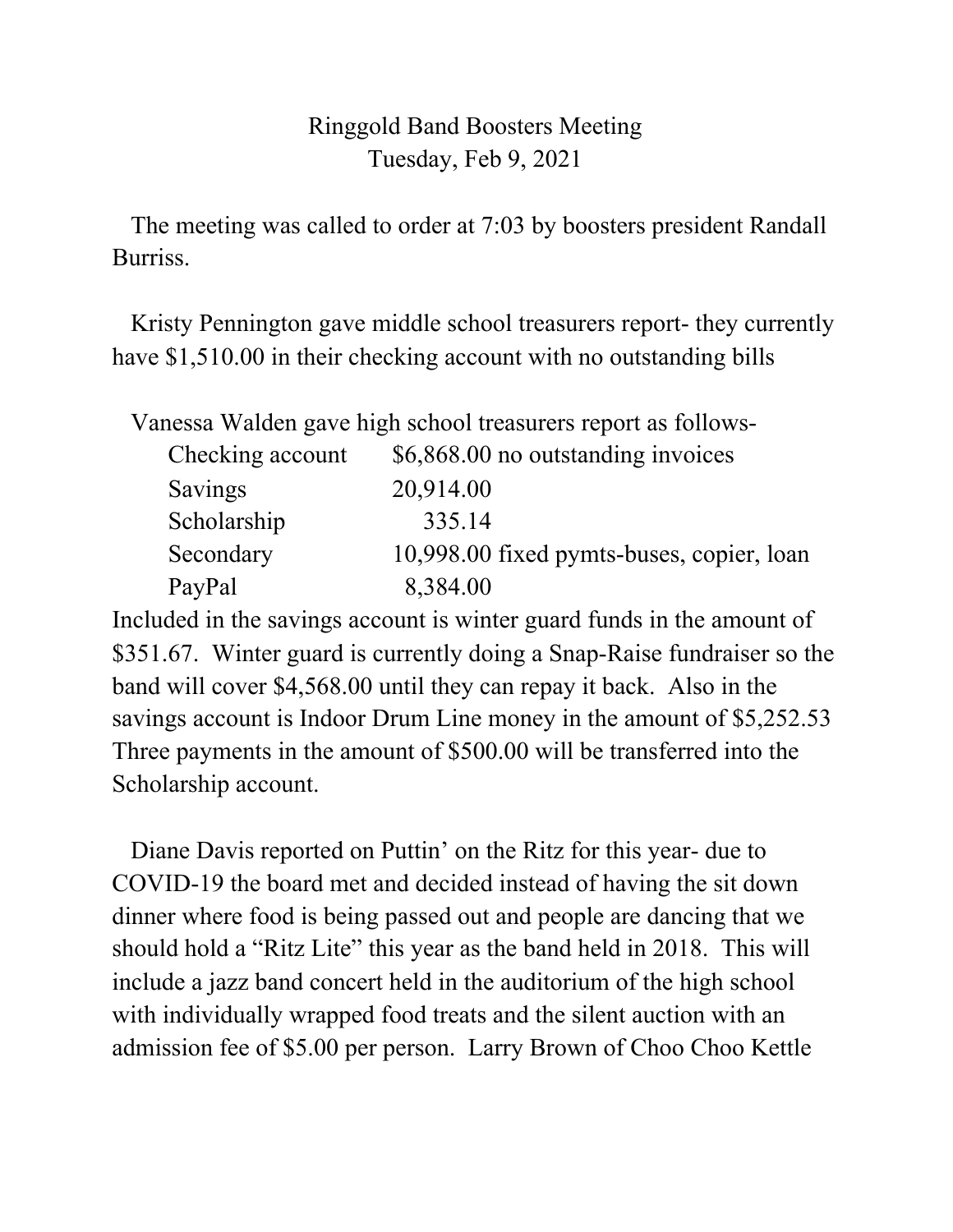Corn said he would donate small bags of kettle corn. Diane asked for volunteers for someone to handle the silent auction.

Fundraising- It was noted the Snap-Raise fundraiser was a good fundraiser that did not involve a lot of work.

Larry Brown who owns Choo Choo Kettlecorn said he would like to do a fundraiser with the band. He will split the money 50-50. A motion was made and second both the middle school and the high school bands would participate in the fundraiser. Mr. Brown will email an order form to the band so copies can be made to give out to the kids. Options to encourage band members to sell were discussed with the highest seller getting a prize yet to be determined. Possibly for every 10 bags sold the band members name will go in a drawing for a different prize. Mr. Brown stated he has had success with other organizations participating in this fundraiser. It was decided the fundraiser will run March 1-17 with popcorn delivery to the bandroom March 24 or 25. Mr. Brown suggested a "Bunny bait" popcorn since it will be delivered just before Spring Break and Easter.

Scholarship Committee- Randall explained the scholarship process for the band members and asked for parent volunteers. One parent is needed from each grade. Heather Asbill volunteered as the freshman parent, Jason Yarbrough volunteered as sophomore parent, and Melissa Hawkins volunteered as the junior parent.

It was brought up that 4 of the 5 booster board members will need replacements for the 2021-2022 board members. Outgoing are Billy Cross, v.p. Diane Davis, secretary, Kristy Pennington, middle school treasurer, and Vanessa Walden high school treasurer. Amber Allen has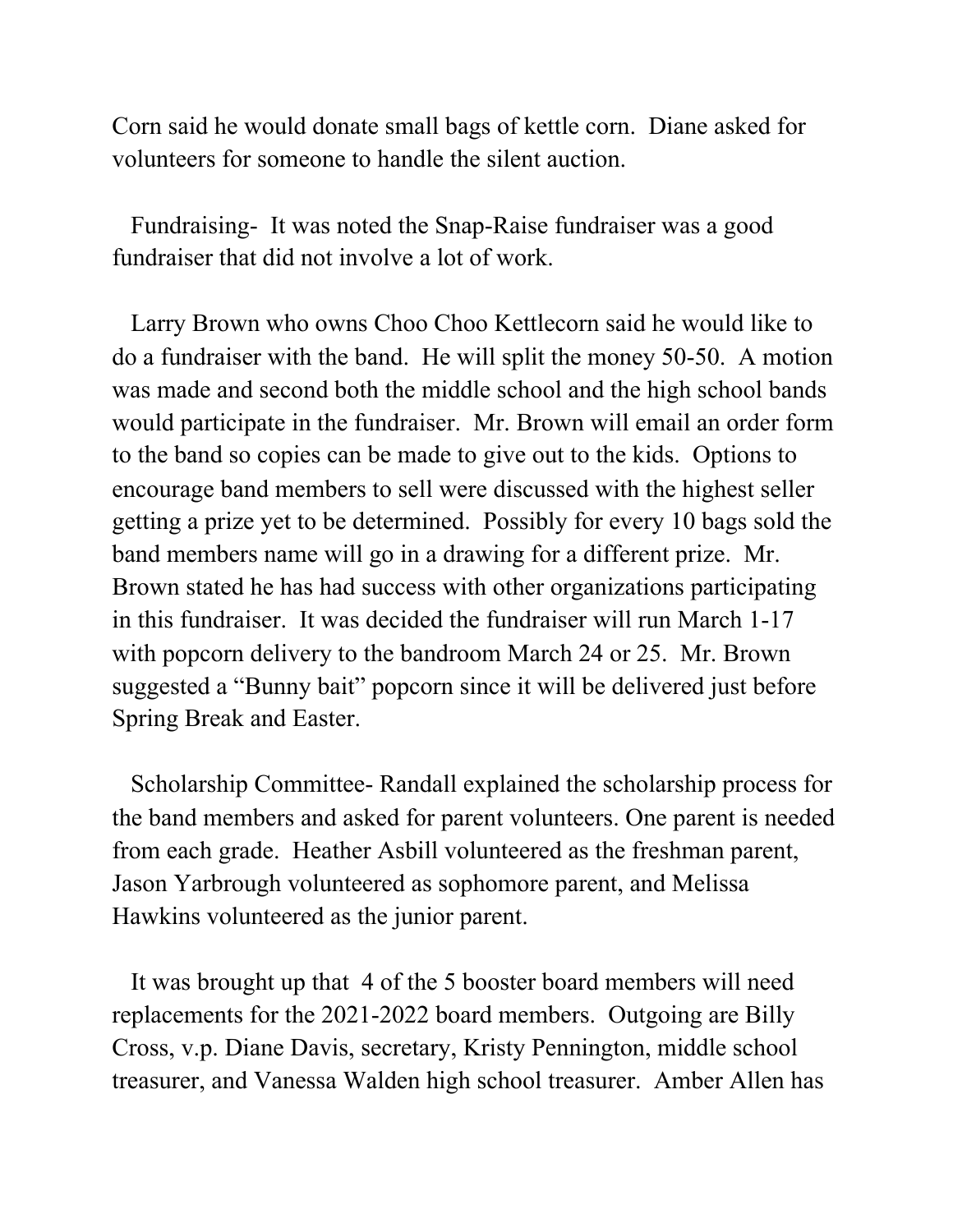volunteered to be the high school treasurer and has been job shadowing Vanessa this year.

Middle school band directors report- Mr. Garland stated District Honor Band tryouts were virtual. 9 of the students made it with 4 students going to second round. Solo and ensemble deadline was today but was extended until April 10th. The middle school will host the event April 24th.

High school band directors report- Mr. Wright said practice for both cohort 1 and cohort 2 will be wednesday for jazz band.

There will be an All County Band- if students made district honor band or were alternates they automatically made All County Band. The 3 county high school band directors decided to do this in case district honor band was cancelled due to COVID-19. This band will consist of students from all 3 county high schools. Each high school band director will direct 1 song during the concert with the final song having a "pass the baton" between the band directors. Practice will be held Thursday, Feb. 11 6:00-8:30, Friday, Feb 12 9:00-12:00 2:00-5:00 with concert Friday evening. Due to COVIS-19 all safety protocols will be followed, chairs will be 6 feet apart, students will wear masks when not playing their instruments, chairs will be sanitized after each use during practice. Ringgold male students will wear their black band tux and the females will wear their black long dress.

Winter Guard has 2 groups this year; Varsity and Junior Varsity. Both teams currently participating in Snap-Raise fundraiser.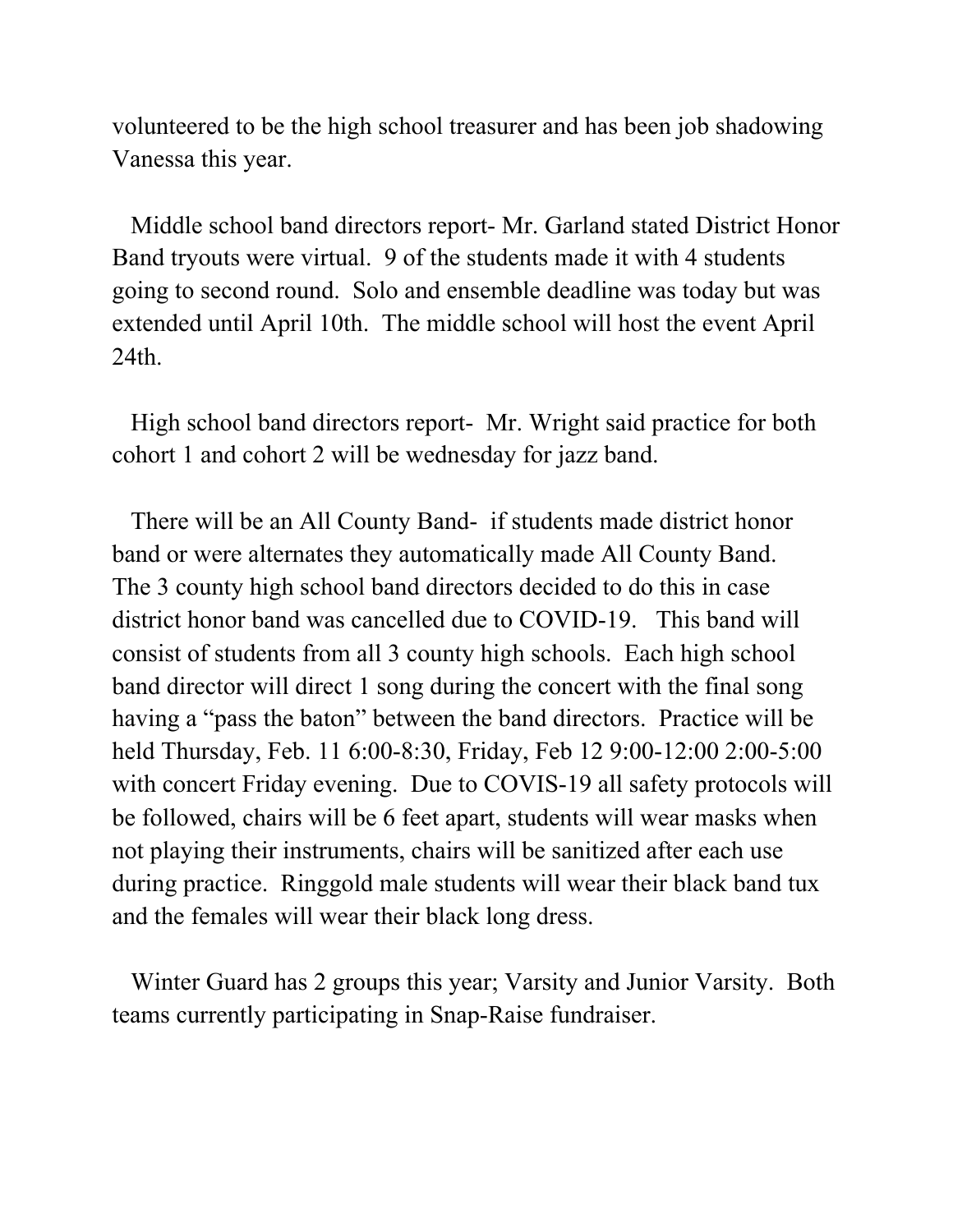Both Winter Guard teams and the Indoor Drum Line will host a "Friends and Family Night" at Lakeview High School gym in March before their competitions. There will not be an admission charge.

Mr. Wright will give the front office 3 different dates around the end of March for a Spring Concert which will be held either in the school auditorium or in the football stadium.

Marching band practice starts Monday, June 12. There will be 2 8:00-12:00 weeks, 1 8:00-5:00 week and dates until school to be determined.

The Jupiter Company sent a whole family of brass instruments, Mr. Wright let the students take turns playing and walking around with them to see which ones they liked best. The tubas the band currently use are not produced anymore. Our tubas need to be refurbished and relaquared and their cases are in very bad shape. Mr. Wright found a company in South Dakota that removes the dents and relaqueres instruments. They currently have 3 of tubas they are selling for \$1,800.00 each. The company also has cases that fit that particular horn for sale for \$545.00 each. For the 3 horns and 3 cases it will be \$7,100.00. Mr. Wright spoke with J.R. Jones who spoke with the person in the county over the charter money and they agreed to pay the whole amount. Ringgold Telephone Company has donated \$1,500. 00 for the cases. We will probably march with 8 tubas next year. Mr. wright has ordered 5 cases with the money from the Snap-Raise fundraiser the band did earlier in the school year. The Taylor Music Company will pay the shipping on all above mentioned items. We currently have 2 tubas in Alabama being restored and relacquered. The cost of one of the tubas is \$2,400 and the other one is \$2,500. When these are finished we will send 3 more down